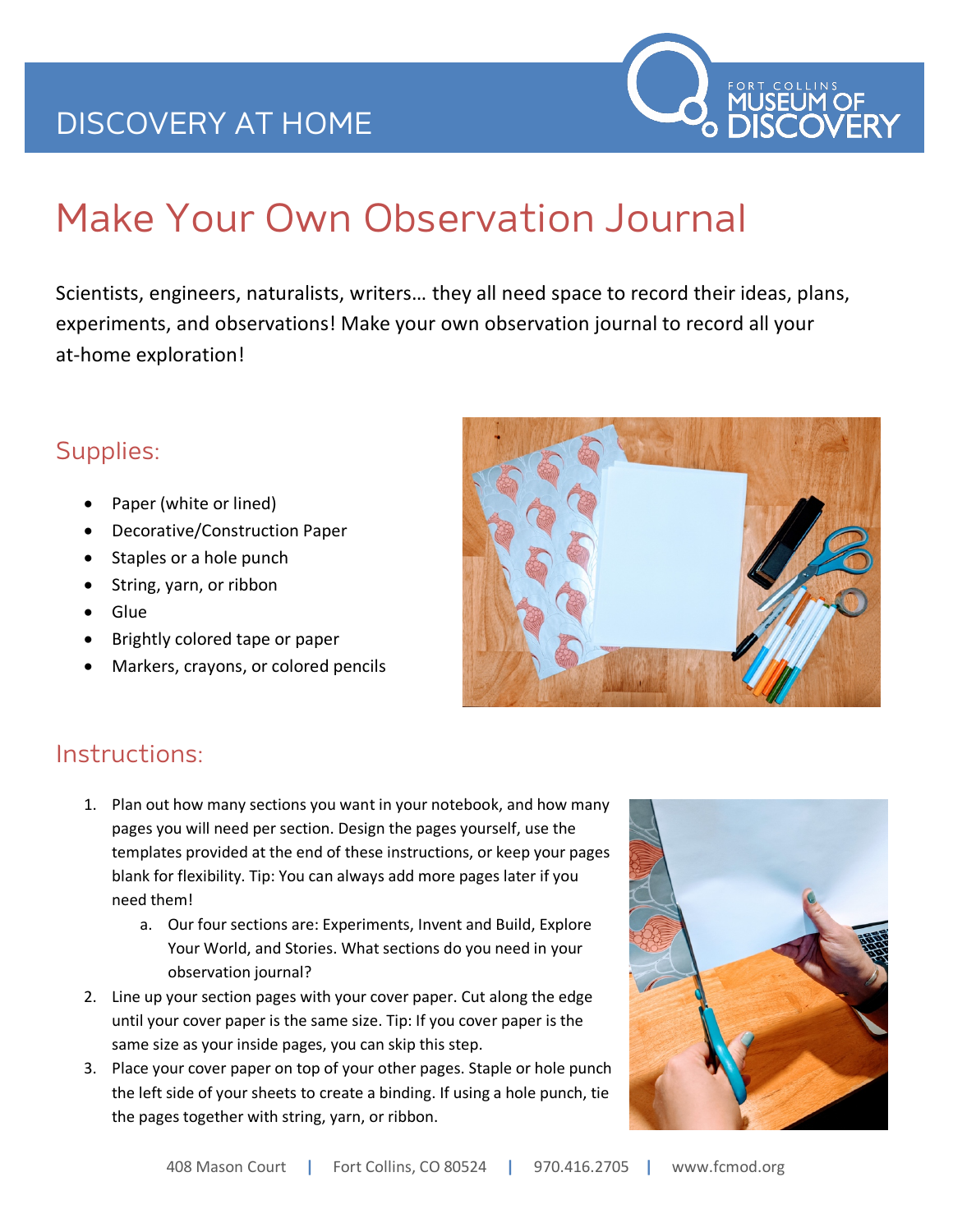## DISCOVERY AT HOME



- 4. Use colorful tape, paper, or markers to create page tabs and label the different sections inside your journal.
- 5. Now it's time to label the front of your journal! Cut a rectangle out of the paper of your choice to glue to the front of your journal, and add a title.
- 6. Start exploring, observing, and recording! Record your experiments, make notes about the world around you, record a family story, or design your own invention!

*To learn more with FCMoD, check out a new activity, experiment, or challenge each day with Daily Discovery on the museum's blog: www.fcmod.org/blog*

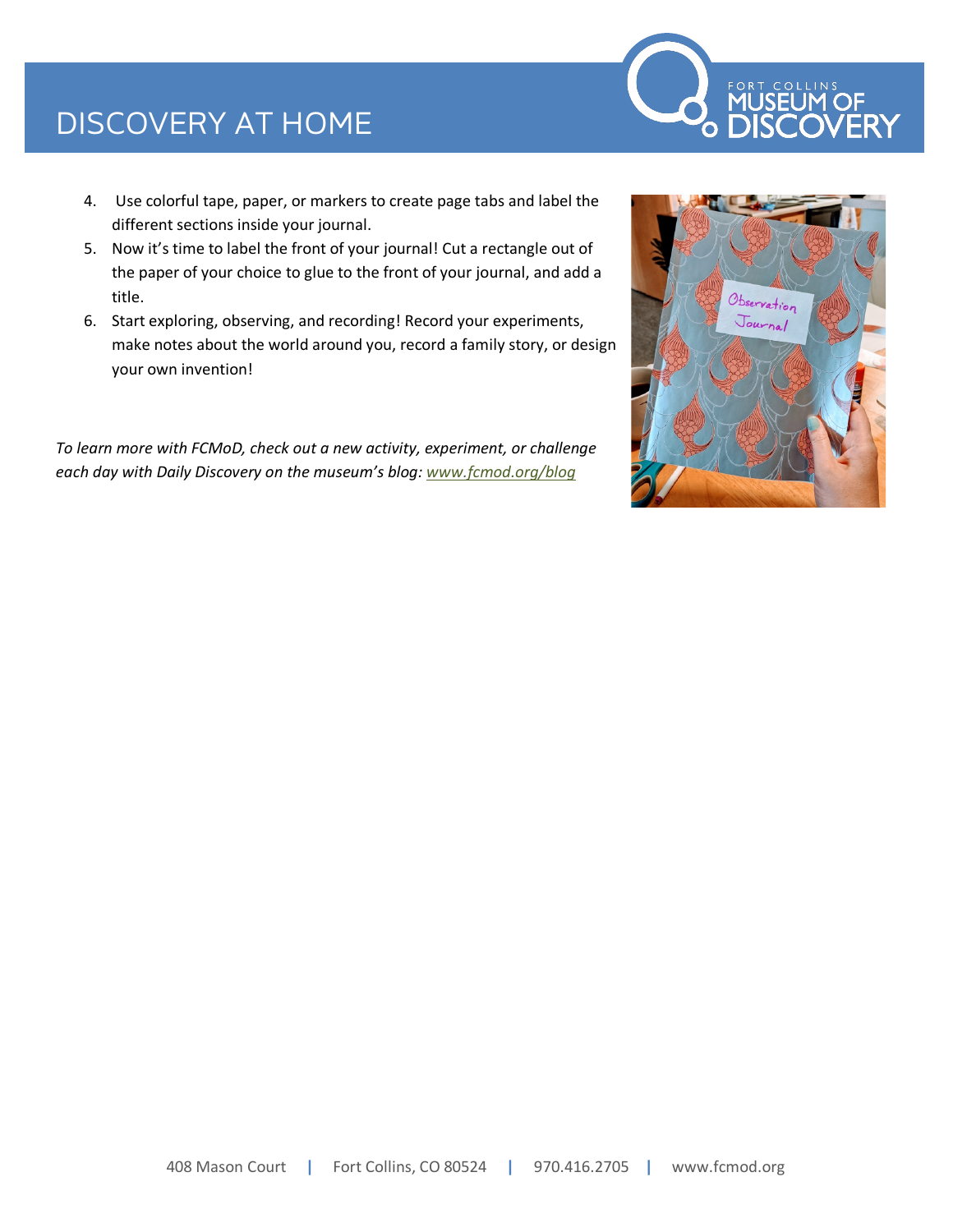| Draw Your Experiment: |
|-----------------------|
|                       |
|                       |

Experiments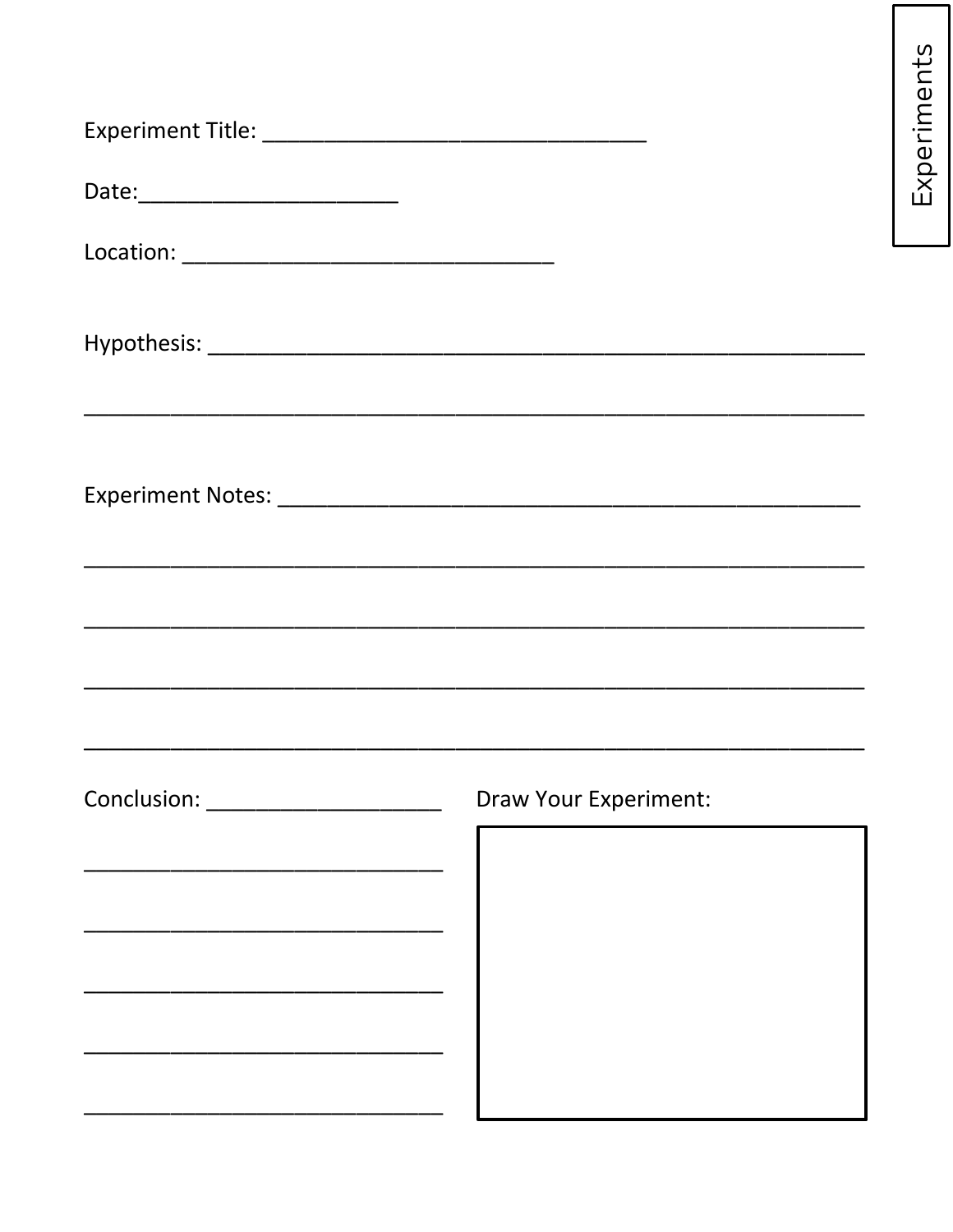| Date:____________________________                                                                                    |                                                                                                                                                                                 |
|----------------------------------------------------------------------------------------------------------------------|---------------------------------------------------------------------------------------------------------------------------------------------------------------------------------|
| <b>Supply List:</b>                                                                                                  |                                                                                                                                                                                 |
|                                                                                                                      | <u> 1989 - Johann John Stone, mars eta biztanleria (</u>                                                                                                                        |
|                                                                                                                      | <u> 1989 - Johann John Stone, mars eta bernaren 1980 - Johann Stone, marraren 1980 - Johann Stone, marraren 1980</u><br><u> 1989 - Johann John Stone, mars et al. (b. 1989)</u> |
| Design Notes: ___________________                                                                                    | <b>Sketch Your Design:</b>                                                                                                                                                      |
| <u> 1980 - Johann John Stone, markin film yn y brenin y brenin y brenin y brenin y brenin y brenin y brenin y br</u> |                                                                                                                                                                                 |
|                                                                                                                      |                                                                                                                                                                                 |
|                                                                                                                      |                                                                                                                                                                                 |
|                                                                                                                      |                                                                                                                                                                                 |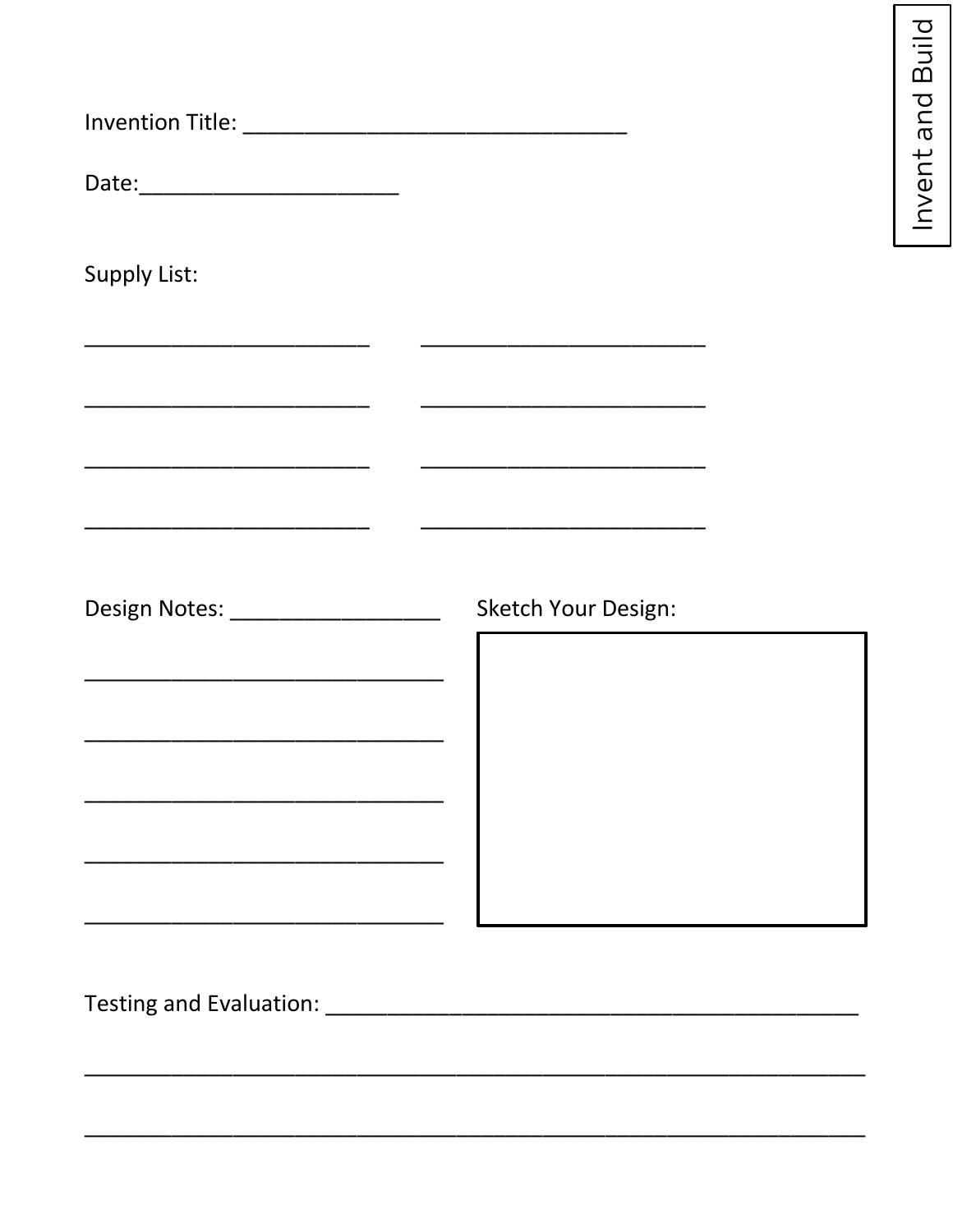| Date:____________________________ |  |  |  |
|-----------------------------------|--|--|--|
|                                   |  |  |  |
|                                   |  |  |  |
|                                   |  |  |  |
|                                   |  |  |  |
|                                   |  |  |  |
|                                   |  |  |  |

Explore Your World

### Sketches: